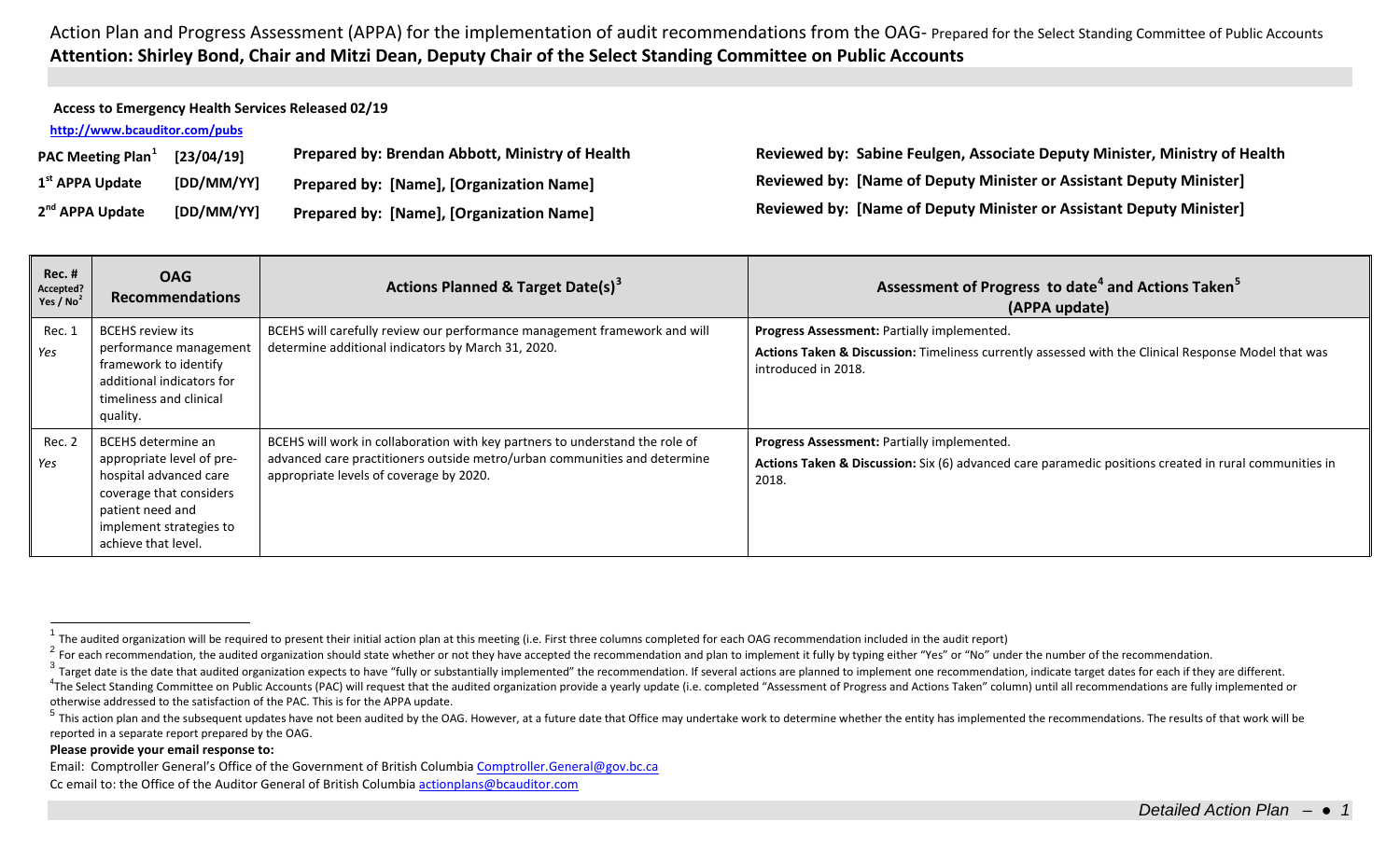Action Plan and Progress Assessment (APPA) for the implementation of audit recommendations from the OAG- Prepared for the Select Standing Committee of Public Accounts **Attention: Shirley Bond, Chair and Mitzi Dean, Deputy Chair of the Select Standing Committee on Public Accounts**

| Rec.#<br>Accepted?<br>Yes / $No2$ | <b>OAG</b><br><b>Recommendations</b>                                                                                   | <b>Actions Planned &amp; Target Date(s)<sup>3</sup></b>                                              | Assessment of Progress to date <sup>4</sup> and Actions Taken <sup>5</sup><br>(APPA update)                                                                                                                                                          |
|-----------------------------------|------------------------------------------------------------------------------------------------------------------------|------------------------------------------------------------------------------------------------------|------------------------------------------------------------------------------------------------------------------------------------------------------------------------------------------------------------------------------------------------------|
| Rec. 3<br><b>Yes</b>              | <b>BCEHS</b> improve<br>transparency and<br>accountability by publicly<br>reporting on its targets<br>and performance. | BCEHS will regularly post progress on key initiatives and performance measures by<br>March 31, 2020. | Progress Assessment: Partially implemented.<br>Actions Taken & Discussion: Action Plan initiative implementation and progress currently publicly available<br>on website. Response time results shared quarterly with Lower Mainland municipalities. |

**Please provide your email response to:**

Email: Comptroller General's Office of the Government of British Columbi[a Comptroller.General@gov.bc.ca](mailto:Comptroller.General@gov.bc.ca) Cc email to: the Office of the Auditor General of British Columbi[a actionplans@bcauditor.com](mailto:actionplans@bcauditor.com)